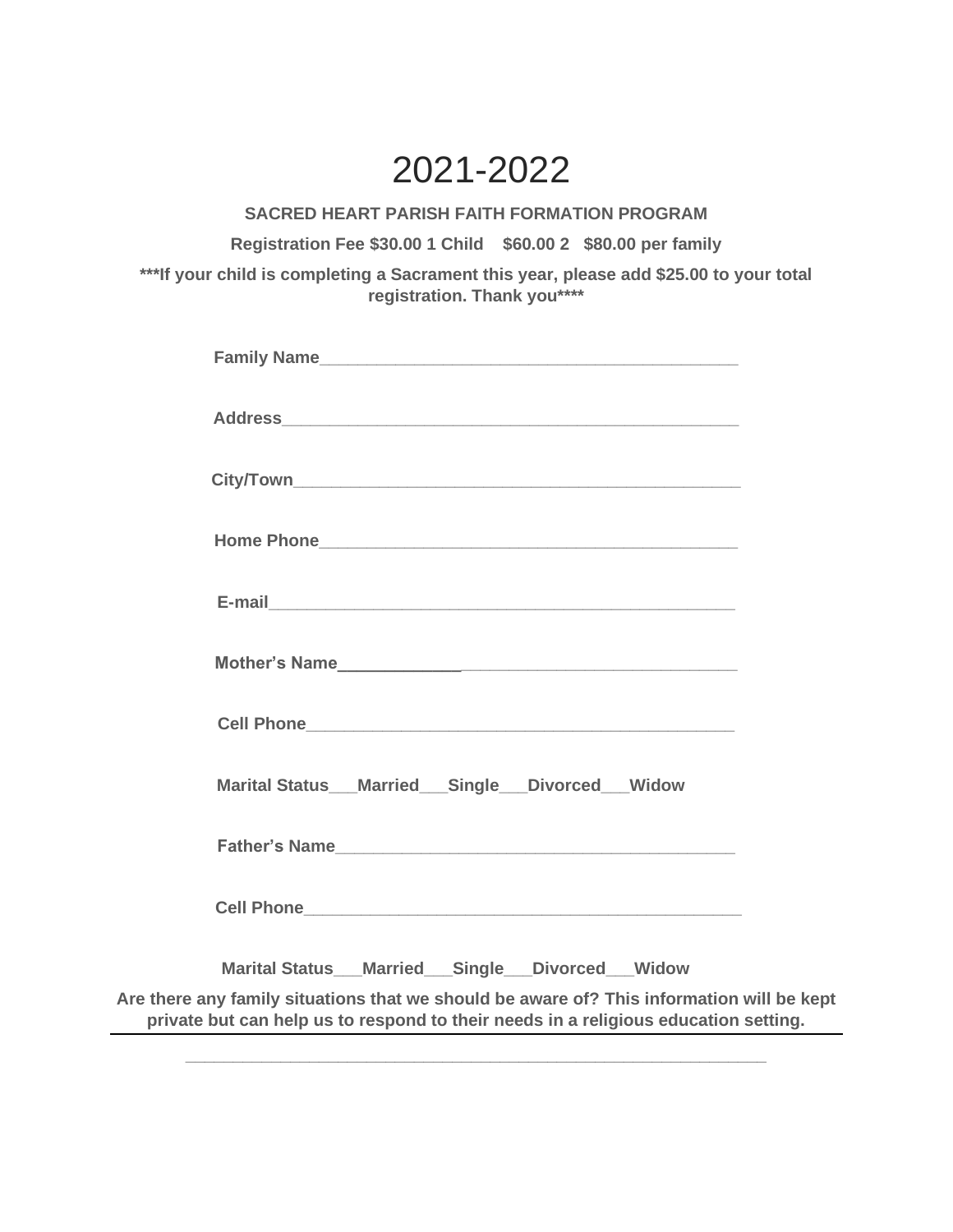|                                                                                                                                            | Please sign:                |                                                                               |                     |  |  |
|--------------------------------------------------------------------------------------------------------------------------------------------|-----------------------------|-------------------------------------------------------------------------------|---------------------|--|--|
| I grant permission for the use of my child/children's photo, voice, or image in promotional<br>materials and public relations programming. |                             |                                                                               |                     |  |  |
|                                                                                                                                            |                             |                                                                               |                     |  |  |
|                                                                                                                                            |                             |                                                                               |                     |  |  |
|                                                                                                                                            |                             | In case of medical emergency when the parents cannot be reached, please call: |                     |  |  |
|                                                                                                                                            |                             |                                                                               |                     |  |  |
|                                                                                                                                            |                             |                                                                               |                     |  |  |
|                                                                                                                                            |                             |                                                                               |                     |  |  |
|                                                                                                                                            |                             |                                                                               |                     |  |  |
|                                                                                                                                            |                             |                                                                               |                     |  |  |
|                                                                                                                                            |                             |                                                                               |                     |  |  |
|                                                                                                                                            |                             |                                                                               |                     |  |  |
|                                                                                                                                            |                             |                                                                               |                     |  |  |
|                                                                                                                                            |                             |                                                                               |                     |  |  |
|                                                                                                                                            |                             | <b>Sacrament completed</b>                                                    |                     |  |  |
| <b>Baptism</b>                                                                                                                             | <b>First Reconciliation</b> | <b>First Holy Communion</b>                                                   | <b>Confirmation</b> |  |  |
|                                                                                                                                            |                             |                                                                               |                     |  |  |
|                                                                                                                                            |                             |                                                                               |                     |  |  |
|                                                                                                                                            |                             |                                                                               |                     |  |  |
|                                                                                                                                            |                             |                                                                               |                     |  |  |
|                                                                                                                                            |                             |                                                                               |                     |  |  |
|                                                                                                                                            |                             | <b>Sacrament completed</b>                                                    |                     |  |  |
| <b>Baptism</b>                                                                                                                             | <b>First Reconciliation</b> | <b>First Holy Communion</b>                                                   | <b>Confirmation</b> |  |  |
|                                                                                                                                            |                             | Student's Name                                                                |                     |  |  |
|                                                                                                                                            |                             |                                                                               |                     |  |  |
|                                                                                                                                            |                             |                                                                               |                     |  |  |
| <b>Sacrament completed</b><br><b>Confirmation</b>                                                                                          |                             |                                                                               |                     |  |  |
| <b>Baptism</b>                                                                                                                             | <b>First Reconciliation</b> | <b>First Holy Communion</b>                                                   |                     |  |  |